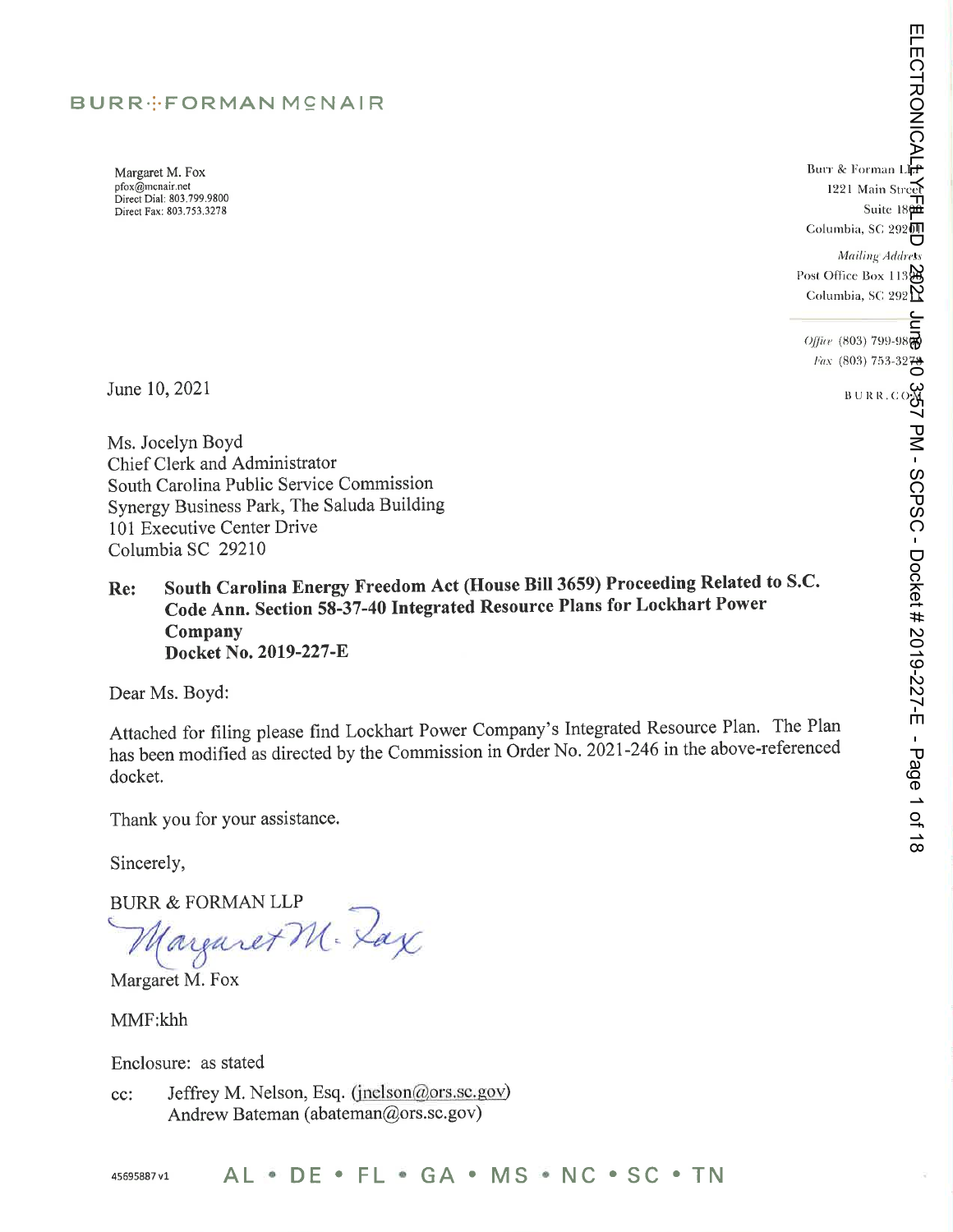| <b>LOCKHART POWER COMPANY</b> |  |  |
|-------------------------------|--|--|
|                               |  |  |
|                               |  |  |

### INTEGRATED RESOURCE PLAN Modified in June 2021 per SC PSC Order 2021-246

### 8 1. STATEMENT OF OBJECTIVE

Lockhart Power Company's (LPC) objective in developing an Integrated Resource Plan  $\overline{9}$ (IRP) is to minimize our long run total costs and produce the least cost to our customers to consistent with the availability of an adequate and reliable supply of electric energy while  $11$ maintaining system flexibility and considering environmental impacts. We intend for the t2 plan to also improve customer service, offer additional customer options, and improve  $13$ efficiencies of energy usage.  $1+$ 

### $15$

 $\mathbf{I}_2$ 

 $\overline{2}$ 

 $\mathfrak{Z}$ 

 $\ddot{\phantom{1}}$ 

 $\bar{5}$ 

6

 $\overline{7}$ 

| 16    | 2. | RELEVANT SUPPORTING DOCUMENTATION                                                    |
|-------|----|--------------------------------------------------------------------------------------|
| 17    |    | a. See ATTACHMENTS                                                                   |
| 18    |    | 1--- SUPPLY RESOURCES                                                                |
| 19    |    | 2 --- DEMAND FORECAST                                                                |
| 20    |    | 3 --- SUPPLY AND SALES FORECAST                                                      |
| 21    |    | ENERGY PRODUCED FROM ALL ENERGY RESOURCES<br>$4 - -$                                 |
| 22    |    | 5--- PLANNED ELETRICAL TRANSMISSION INVESTMENTS                                      |
| 23    |    |                                                                                      |
| $2 +$ | 3. | <b>SUPPLY RESOURCES</b>                                                              |
| 25    |    | LPC presently utilizes ten sources of supply, including nine generation stations and |

26 27 purchases from Duke Energy (See Attachment I). More than 99% of the power LPC selfgenerates is renewable energy. LPC utilizes a firm wholesale PPA with Duke Energy to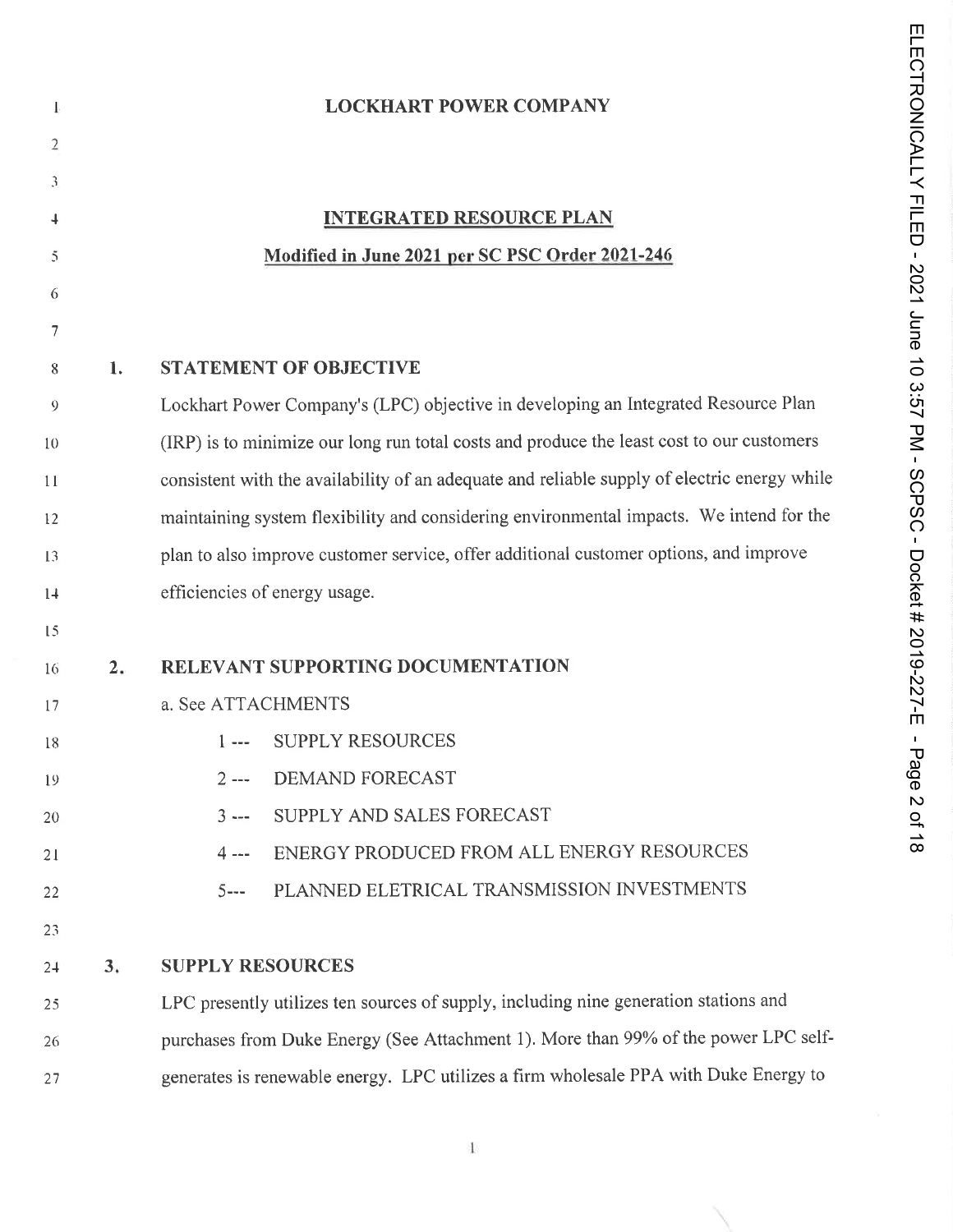provide its generation needs beyond the amount it self-generates. LPC generates T approximately one-quarter of its own load with renewable energy with the remainder  $\overline{2}$ purchased from Duke Energy (See Attachment 4). Duke Energy's rates to LPC are  $\mathfrak{Z}$ presumptively just and reasonable, having been permitted by the FERC. We plan to  $\downarrow$ continue to use Duke Energy to provide a firm load-following supply for the foreseeable 5 future. However, LPC intends to investigate other sources to determine if the costs and 6 benefits, both short run and long run, meet the objectives of our IRP. The sources we  $\overline{7}$ intend to investigate include, but are not limited to the following: 8 GENERATION --- Additional cost effective renewable energy generation resources;  $\overline{9}$ cost effective natural gas generation resources. 10  $\mathbf{H}$ VARIOUS ENERGY AND DEMAND ALTERNATIVES, EFFICIENT ENERGY  $\overline{4}$ . 12 CHOICES AND PROPER PRICING SIGNALS 13 LPC has done and continues to do the following;  $1+$ A. Designed its rates to economically encourage improved load factors and  $15$ to reduce monthly demands by: 16 l. Incorporating a demand penalty by use of a demand ratchet 17 in its residential rates. This encourages peak shaving. 18 2. Dividing its commercial and industrial rates into a first 200 10 hours use of billing demand rate and an over 200 hours use of 20 billing demand rate with the rates in the latter considerably less 21 expensive than the first 200 hours use block. This encourages peak 22 shaving. 22 3. Incorporating conservation requirements in its 24 Residential - All Electric and General Service - All Electric rates. 25 This encourages conservation.26

 $\overline{c}$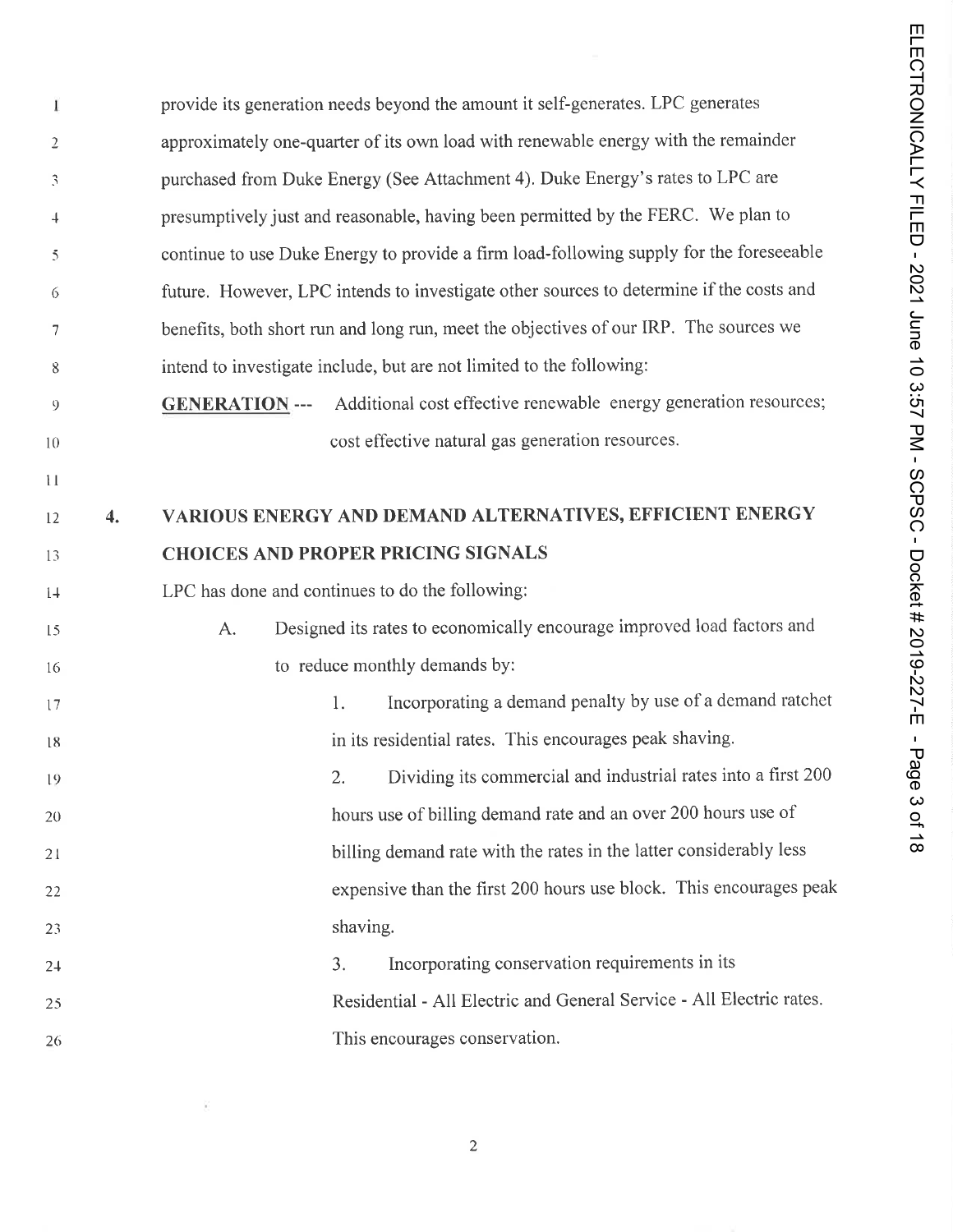| 1              |    | 4. | Designing its Residential and Residential - All Electric                                  |
|----------------|----|----|-------------------------------------------------------------------------------------------|
| $\overline{2}$ |    |    | rates such that they are identical during the summer months, the                          |
| 3              |    |    | season of LPC's system peak. This encourages peak shaving and                             |
| 4              |    |    | conservation.                                                                             |
| 5              |    | 5. | Designing its General Service Commercial and General                                      |
| 6              |    |    | Service - All Electric rates such that they are identical during the                      |
| 7              |    |    | summer months, the season of LPC's system peak. This                                      |
| 8              |    |    | encourages peak shaving and conservation.                                                 |
| 9              |    | 6. | Converting its Residential rate and                                                       |
| 10             |    |    | Residential - All - Electric rate (summer months) from a declining                        |
| 11             |    |    | block rate to an inverted rate. This encourages conservation.                             |
| 12             |    | 7. | Designing a Solar rider for its residential customers                                     |
| 13             |    |    |                                                                                           |
| 14             | 5. |    | <b>EVALUATING PROSPECTIVE NEW GENERATON RESOURCES</b>                                     |
| 15             |    |    | Due to the full requirements nature of the Duke PPA, there is limited ability to add      |
| 16             |    |    | renewable energy resources, so the company chooses its generation projects carefully.     |
| 17             |    |    | Lockhart considers the following key areas when evaluating new generation resources:      |
| 18             |    |    | generation type, investment size, timing of implementation, expected life, and technology |
| 19             |    |    | risk. Lockhart's modest size and limited resources in relation to larger IOU's means      |
| 20             |    |    | that even relatively small investments in new technology could have a disproportionate    |
| 21             |    |    | cost impact on customers, and the company tends to be a technology follower, (with        |
| 22             |    |    | limited but targeted exceptions). One example is solar, which has been on the             |
| 23             |    |    | company's radar for some time but not yet incorporated as a resource due to continued     |
| $2+$           |    |    | price reductions. Because of its small customer base, the company has waited for price    |
| 25             |    |    | stabilization to get the best long term "deal" to minimize total long run costs.          |
|                |    |    |                                                                                           |

26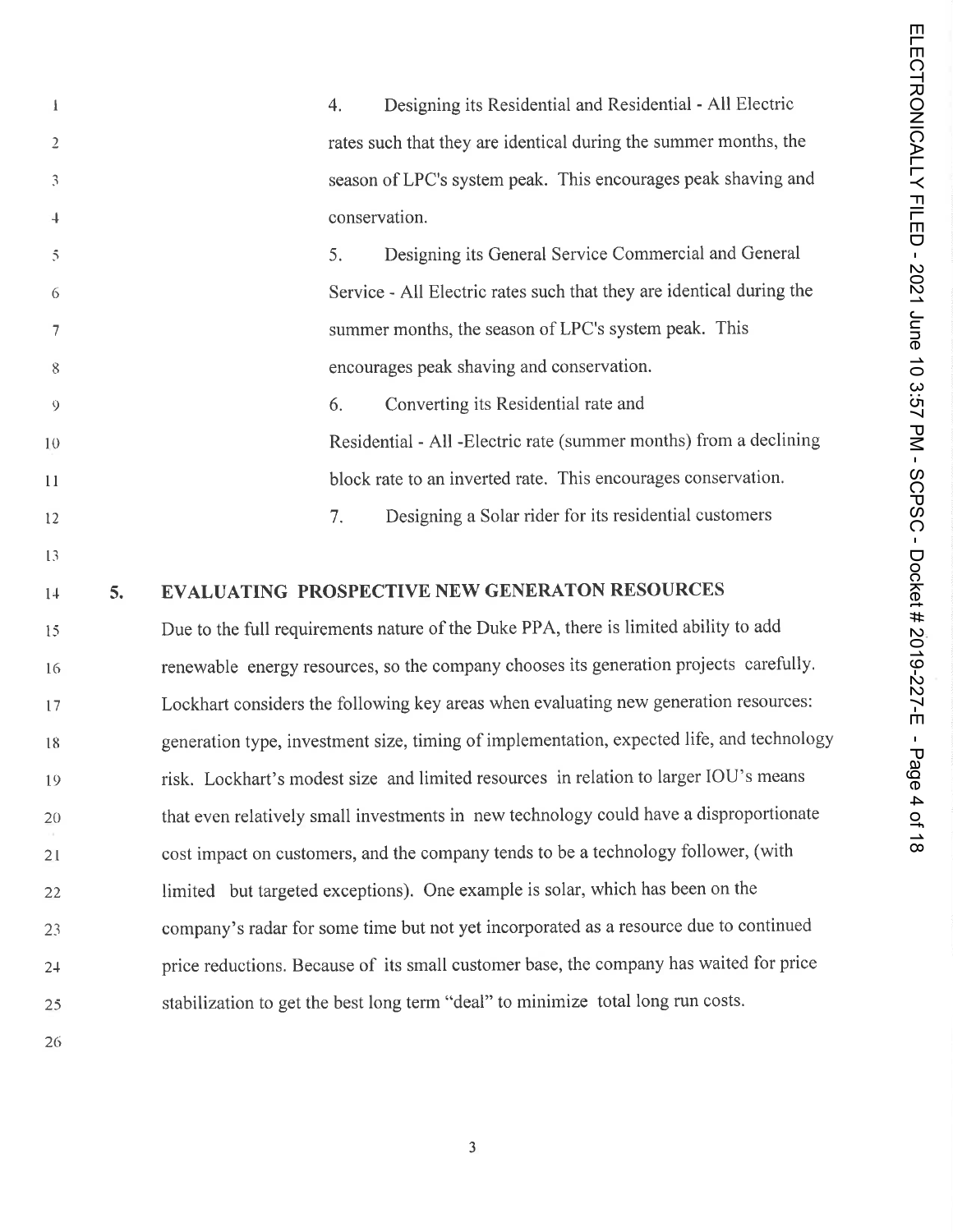### Ť

 $\overline{2}$ 

 $\mathfrak{Z}$ 

 $\overline{+}$ 

5

### 6. EVALUATING THE COST EFFECTIVENESS OF SUPPLY-SIDE AND DEMAND SIDE OPTIONS

LPC has adopted an interruptible service demand-side management program offered by Duke Energy. Currently approximately one-fourth of LPC's industrial customers are enrolled in the program. This program encourages peak shaving.

6

 $\overline{7}$ 7. MEASURE OF NET BENEFITS

LPC will provide the net benefits resulting from the options chosen for use, keeping 8 within the objective stated in Section 1. Benefits are considered to be, but are not limited 9 to, cost savings, peak load shaving, conservation, load shifting, valley filling, 10 environmental concerns, improvement of customer service, offering of additional  $\mathbf{1}$ customer options, improved efficiencies of energy usage, and improved outage times and 12 reliability, and economic development impact on the community. 13

 $14$ 

### 8. FUEL COST AND ENVIRONMENTAL RISK 15

A distinguishing feature of Lockhart's generation is that 100% of the energy produced is 16 derived from renewable resources.. This renewable portfolio has negligible fuel cost and 17 environmental risk. The only semblance of a fuel cost is the landfill gas royalty, which is 18 relatively low with long-term price stability. There is also a small quantity of diesel fuel 19 associated with periodically operating emergency backup generators to ensure they 20 remain operable for reliability purposes, but this is a minor expense without material 21 associated fuel cost (or environmental) risk. Typically, the primary environmental risk 22 associated with generation iportfolios in today's world is related to fossil fuel or nuclear 23 resources, and not having enough renewables, . This is not the case with the company's 2-1 portfolio, given the 100% renewable generation mentioned above. Any sensitivity  $25$ related to fuel costs and environmental risk would be associated with the power 26 purchased under the Duke PPA, and would be reflected in the rates charged to Lockhart27

 $\overline{4}$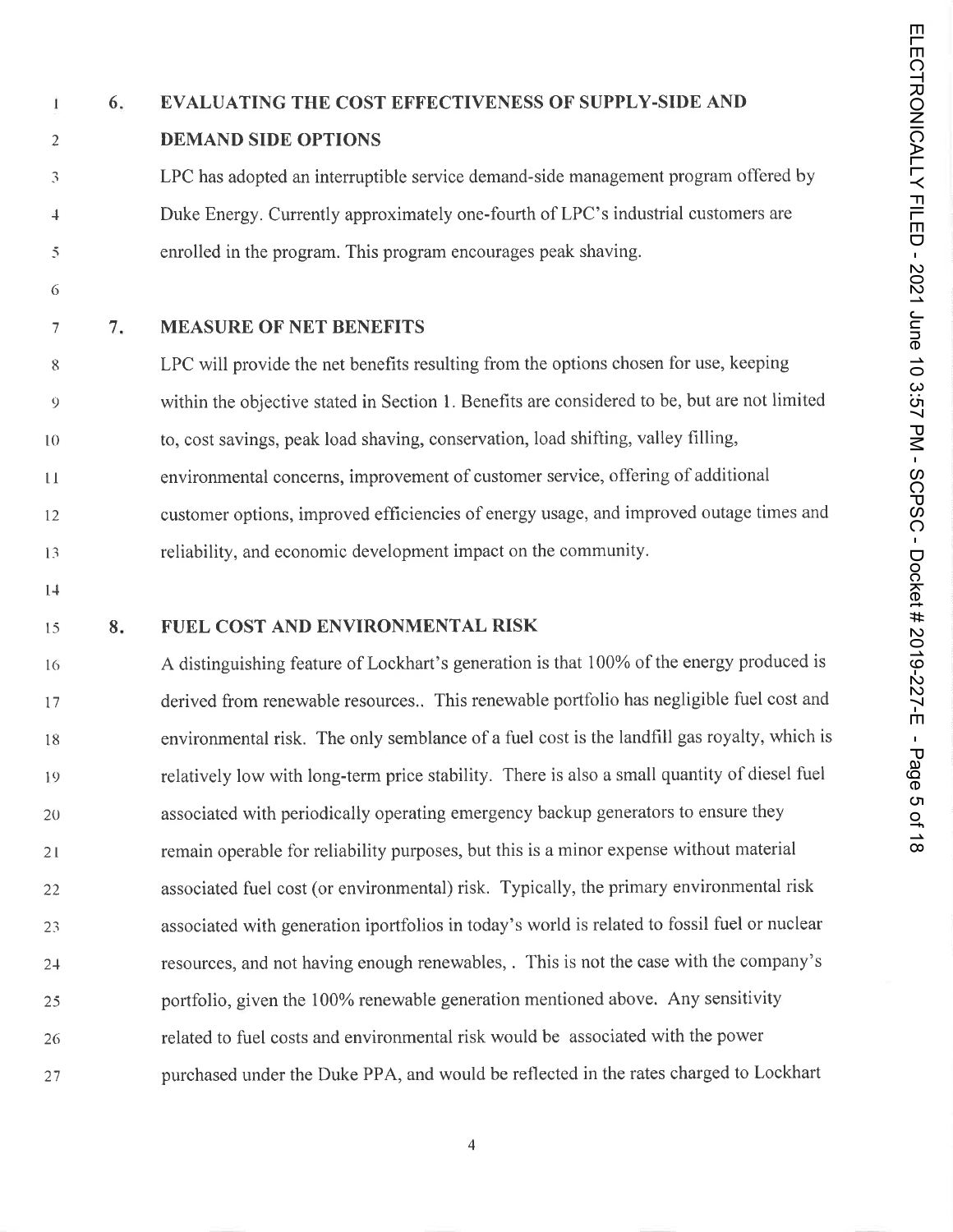| $\perp$        |     | by Duke Energy under the PPA. Examples would include liabilities associated with             |
|----------------|-----|----------------------------------------------------------------------------------------------|
| $\overline{2}$ |     | Duke's legacy coal ash and spent nuclear fuel. Duke's fuel costs and environmental risks     |
| 3              |     | as they relate to Lockhart will be evaluated in the context of the next Duke PPA renewal,    |
| $\overline{+}$ |     | and the then-current Duke IRP.                                                               |
| 5              |     |                                                                                              |
| 6              | 9.  | <b>DEMAND AND ENERGY FORECAST</b>                                                            |
| 7              |     | See Attachments 2 and 3                                                                      |
| 8              |     |                                                                                              |
| 9              | 10. | <b>EVALUATION AND REVIEW OF EXISTING DEMAND-SIDE OPTIONS</b>                                 |
| 10             |     | See Section 4 Above                                                                          |
| 11             |     |                                                                                              |
| 12             | 11. | <b>FUTURE STUDIES</b>                                                                        |
| 13             |     | LPC continues to evaluate potential renewable energy initiatives and other potential         |
| 14             |     | supply-side opportunities. In particular, as the cost of solar generation equipment          |
| 15             |     | continues to drop, potential opportunities to cost-effectively provide smaller utility-scale |
| 16             |     | solar power for our coustomers will continue to be studied.                                  |
| 17             |     |                                                                                              |
| 18             | 12. | FLEXIBILITY AND QUICK RESPONSE                                                               |
| 19             |     | LPC intends to remain flexible enough to react quickly to changes in a manner consistent     |
| 20             |     | with minimizing costs while maintaining reliability.                                         |
| 21             |     |                                                                                              |
| 22             | 13. | PLANNED ELECTRICAL TRANSMISSION INVESTMENTS                                                  |
| 23             |     | LPC is committed to maintenance and improvement of the tranmission system by making          |
| $2 +$          |     | investments in short and long term capital budgeted projects as seen in ATTACHMENT           |
| 25             |     | 5.                                                                                           |
| 26             |     |                                                                                              |
| 27             | 14. | THIRD PARTY POWER PURCHASES                                                                  |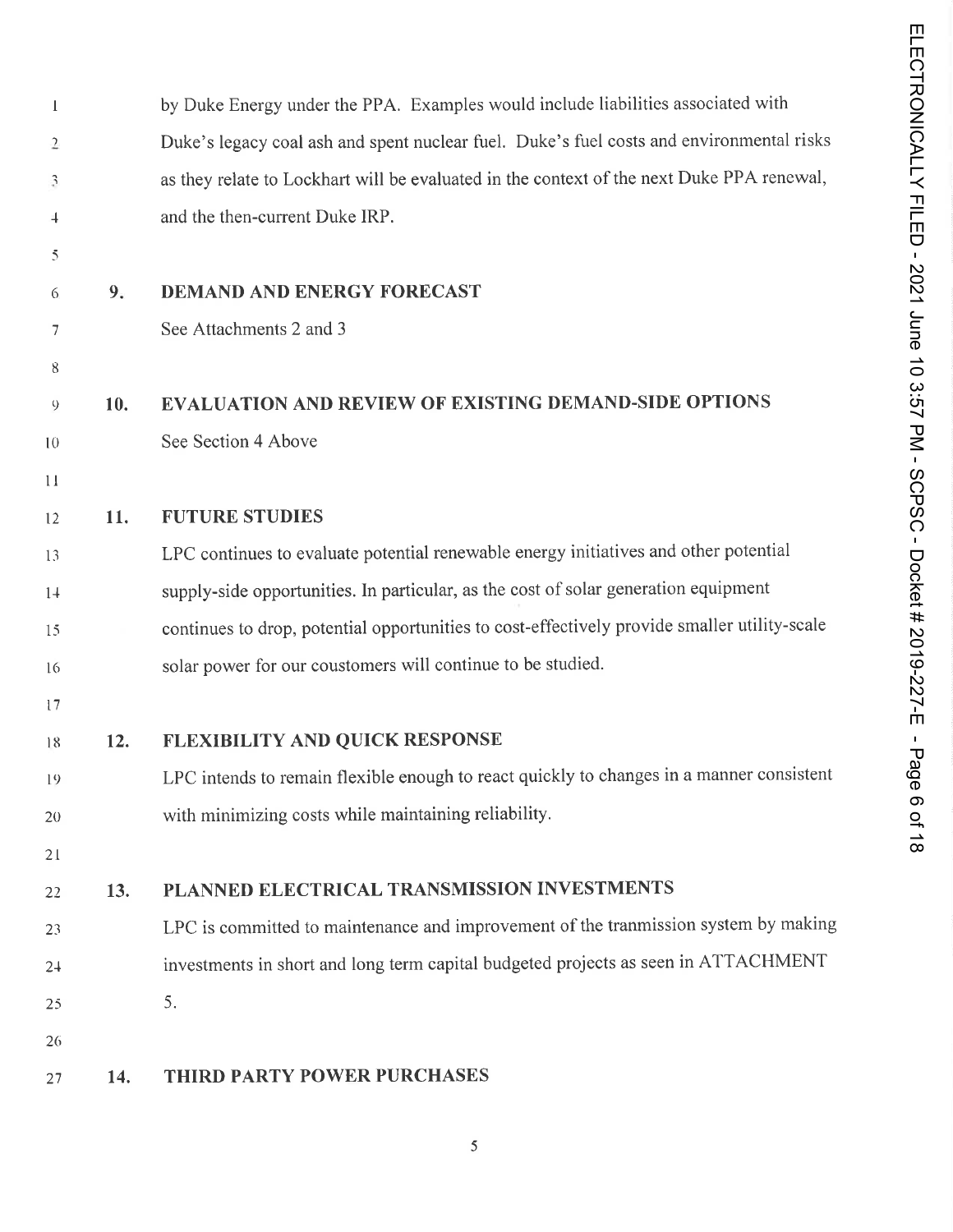LPC will investigate other purchase sources if the occasion arises and is willing to pursue any other purchase sources to determine if the costs and benefits, both short run and long run, provide our customers with the options consistent with our IRP objective.

 $\downarrow$ 

 $\overline{5}$ 

6

 $\overline{7}$ 

8

 $\overline{9}$ 

 $\bf{l}$ 

 $\overline{2}$ 

 $\overline{\mathcal{L}}$ 

### 15. NEW TECHNOLOGIES

LPC will continuously evaluate, pursuant to its IRP objective, new technology for both demand-side and supply-side options. In addition to advances in solar generation technology, Lockhart Power Company keeps up-to-date on advances in hydrokinetic and similar technologies that could one day be cost effectively deployed in existing water conveyances.

 $1\,1$ 

10

### <sup>12</sup> 16. FUTURE SUPPLY-SIDE OPTIONS

LPC presently has no certain scheduled supply side options other than those described in 13 Section 3. LPC is monitoring development of the solar generation market in South  $1+$ Carolina, including proposed legislative changes, and will respond to any changes in a  $15$ manner that is cost effective and appropriate for its customers. 16

17

18

### 17. CAPTURING LOST OPPORTUNITY RESOURCES

LPC gives attention to capturing lost-opportunity resources which include cost-effective 19 energy efficiency savings such as in new construction, renovation, and in routine 20 replacement of existing equipment. In routine replacement of any and all equipment, 21 LPC includes energy and efficiency savings as a component of evaluation. 22

23

### 24 18. DYNAMICS OF IRP PROCESS

LPC realizes that the IRP process is dynamic and that modifications may be necessary  $25$ over time. As new issues arise, existing issues or components of the plan change in 26 significance and improved analysis techniques developed; LPC intends to file revisions to27

 $\boldsymbol{6}$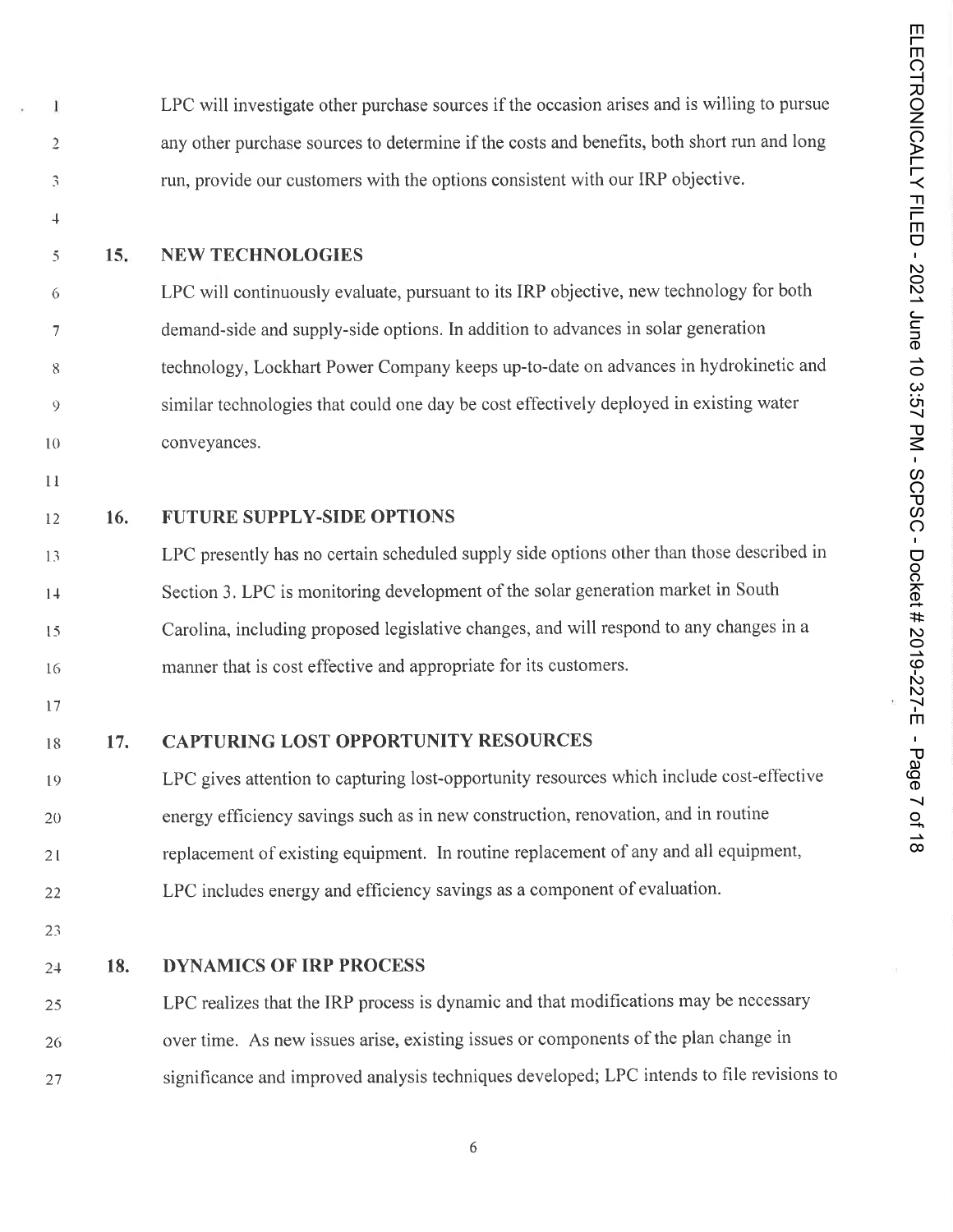its IRP with The Public Service Commission of South Carolina and request that the  $\bf{l}$ Commission incorporate the revision into LPC's IRP or approve it as a separate  $\overline{2}$ consideration. $\mathfrak{Z}$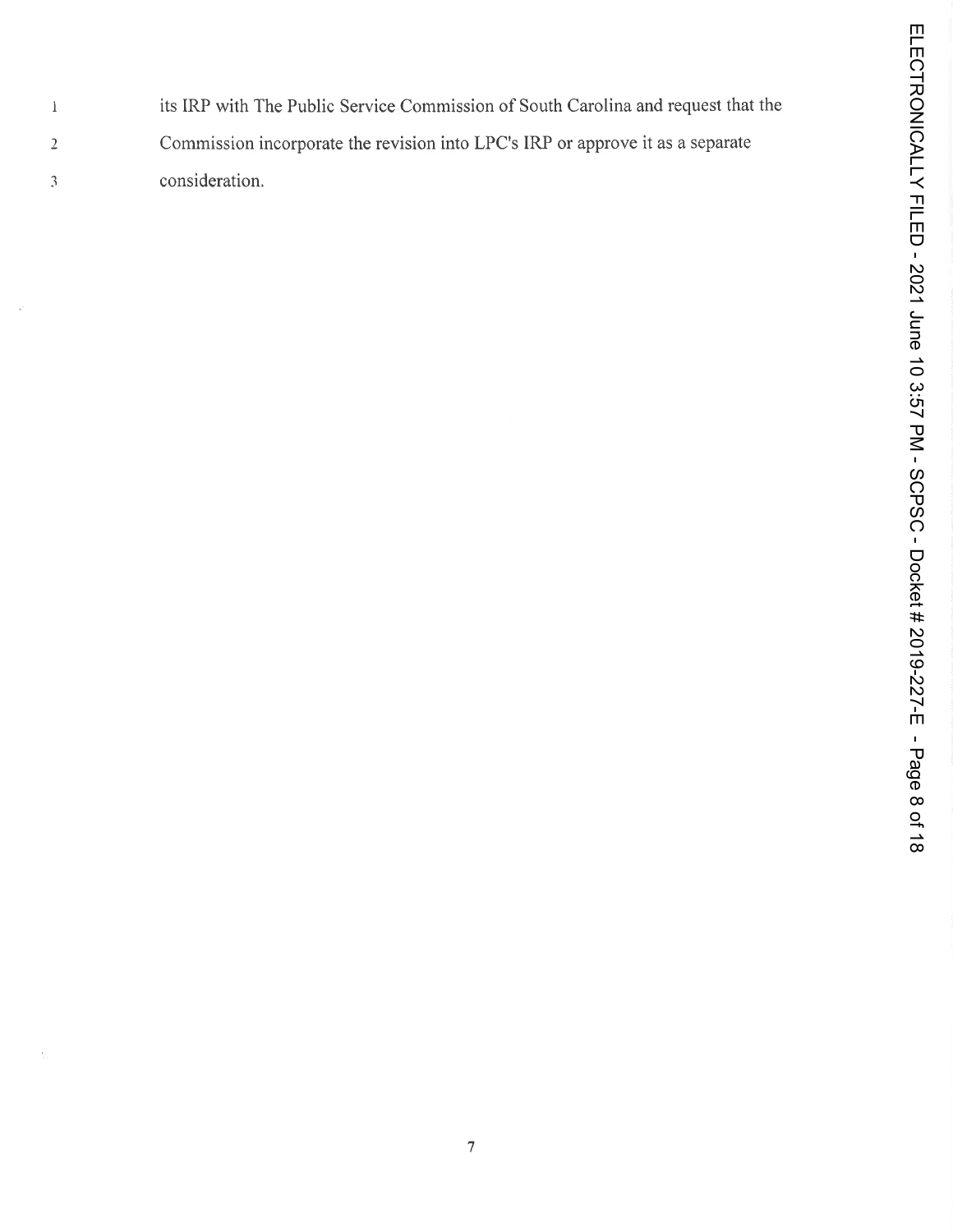| <b>Facility</b><br><b>Name</b>                                                                  | Location                | Age  | License/<br>Permit        | Nameplate<br>Capacity | MWH/Year          | <b>Fuel Source</b>             |
|-------------------------------------------------------------------------------------------------|-------------------------|------|---------------------------|-----------------------|-------------------|--------------------------------|
| Lockhart<br>Hydro                                                                               | Lockhart,<br><b>SC</b>  | 1920 | <b>Expiration</b><br>2039 | 18 MW                 | 70,000            | Water<br>(Non-<br>Consumptive) |
| Lower<br>Pacolet<br>Hydro <sup>1</sup>                                                          | Pacolet, SC             | 1938 | 2051                      | 0.8 MW                | 4,000             | Water<br>(Non-<br>Consumptive) |
| Pacolet<br>Diesel <sup>3,4</sup>                                                                | Pacolet, SC             | 2006 | N/A                       | 6 MW                  | N/A               | Diesel                         |
| Union<br>$Diesel^{3,4}$                                                                         | Union, SC               | 2005 | N/A                       | <b>8 MW</b>           | N/A               | Diesel                         |
| Wellford<br>Renewable<br>Energy<br>Facility <sup>4,6</sup>                                      | Wellford,<br><b>SC</b>  | 2011 | N/A                       | 1.6 MW                | 10,000            | Landfill Gas                   |
| Upper<br>Pacolet<br>Hydro <sup>1</sup>                                                          | Pacolet, SC             | 2013 | 2052                      | 1.1 MW                | 5,000             | Water<br>(Non-<br>Consumptive) |
| Lockhart<br>Minimum<br>Flow Hydro <sup>1</sup>                                                  | Lockhart,<br><b>SC</b>  | 2012 | 2039                      | $0.8$ MW              | 5,000             | Water<br>(Non-<br>Consumptive) |
| Purchases<br>from Duke<br>Energy<br>(Firm)                                                      | N/A                     | N/A  | N/A                       | Load<br>Following     | Load<br>Following | Various                        |
| Lockhart<br>Bio-Energy,<br><b>LLC</b> Union<br>Renewable<br>Energy<br>Facility <sup>1,4,5</sup> | Union, SC               | 2015 | N/A                       | 3.2 MW                | 18,000            | Landfill Gas                   |
| <b>Buzzard</b><br>Roost Hydro<br>$(As of 6-1-$<br>$(20)^5$                                      | Greenwood,<br><b>SC</b> | 1935 | 2035                      | 15 MW                 | 30,000            | Water (Non-<br>Consumptive)    |

### Supply Resources

Note 1: Power generated from these facilities is currently sold off-system under contracts. Revenues from the facilities in rate base flow to Lockhart Power's customers. As those contracts expire, Lockhart Power will determine whether to seek renewal or replacement of the contracts or use the output for its own generation needs.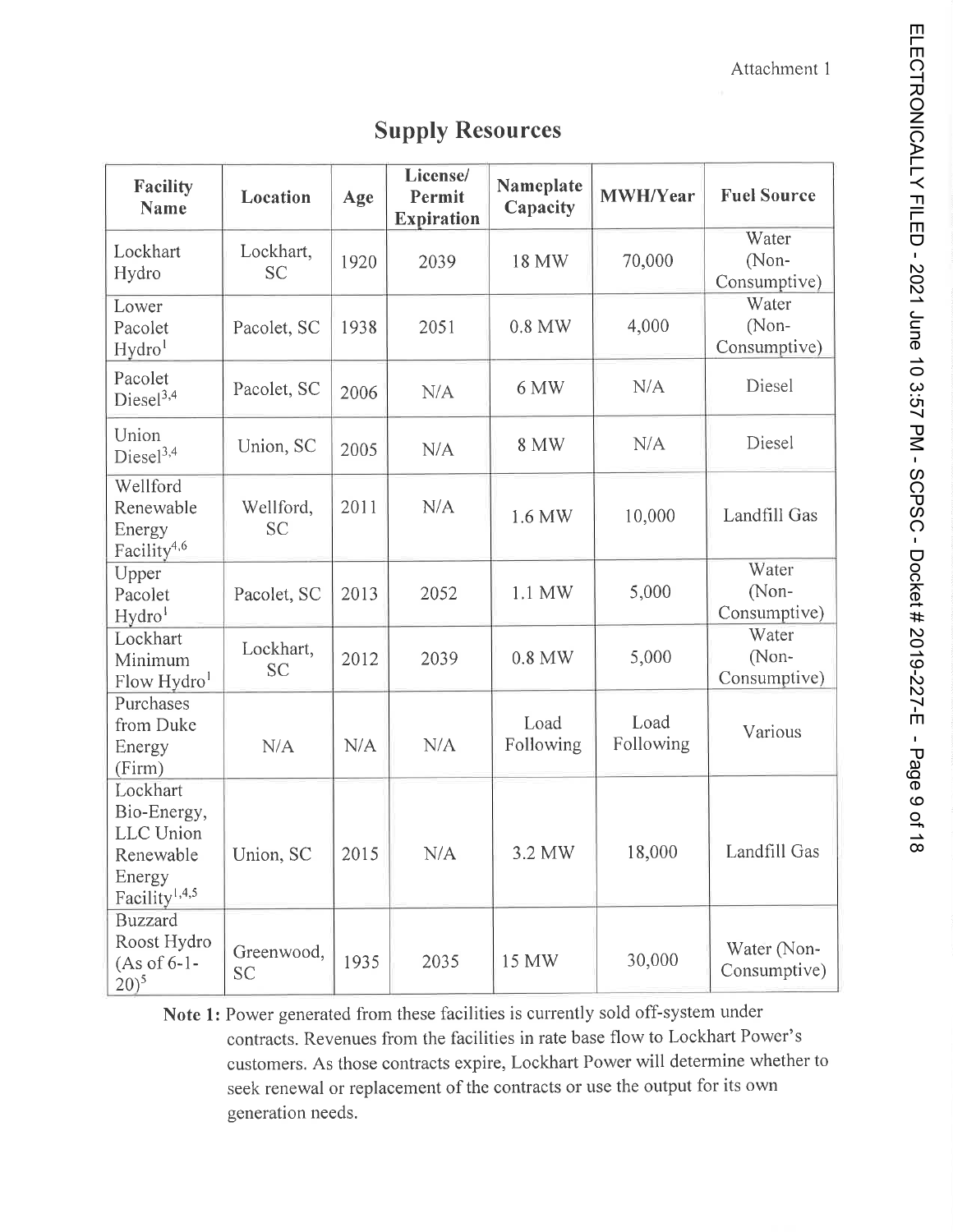- Note 2: Expected life of all generation facilities exceeds the IRP forecast horizon.
- Note 3: Diesel facilities do not normally operate. They are available at Duke Energy's request only during NERC Level II emergency conditions.
- Note 4: Diesel and Landfill Gas facilities have operating permits that do not have a predetermined expiration date.
- Note 5: Facility is not in rate base, as it was added since last rate case.
- Note 6: Lockhart terminated its PPA with Duke for the Wellford Landfill Gas facility on 12-31-20 and will use that power to directly serve Lockhart's customers going forward.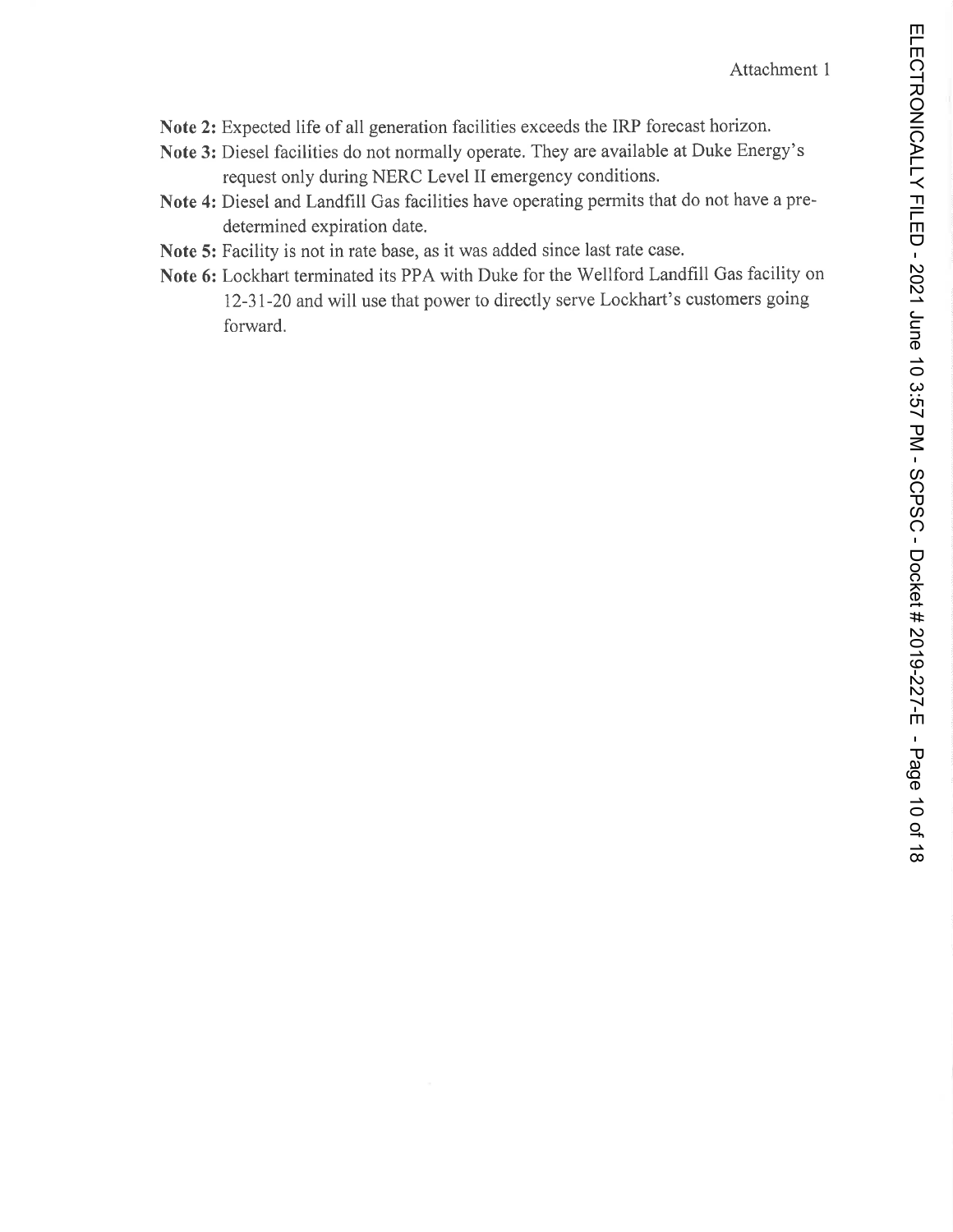| DOCKET NO, 2019-227-E & 2020-11-E<br>ORDER NO. 94-348 & 98-502 |                     |                                     |                                      |                                            | LOCKHART POWER COMPANY             | Base Load Case                             |                                            |                                         |                                     |                                         |                                   |                                         |                                       |                                       |
|----------------------------------------------------------------|---------------------|-------------------------------------|--------------------------------------|--------------------------------------------|------------------------------------|--------------------------------------------|--------------------------------------------|-----------------------------------------|-------------------------------------|-----------------------------------------|-----------------------------------|-----------------------------------------|---------------------------------------|---------------------------------------|
|                                                                |                     |                                     |                                      |                                            | SUMMER DEMAND FORECAST             |                                            |                                            |                                         |                                     |                                         |                                   |                                         |                                       |                                       |
| SYSTEM SUMMER PEAK                                             | 2020                | 2021                                | 2022                                 | 2023                                       | 2024                               | 2025                                       | 2026                                       | 2027                                    | 2028                                | 2029                                    | 2030                              | 2031                                    | 2032                                  | 2033                                  |
| SYSTEM PEAK DEMAND<br><b>DEMAND IN MWS</b>                     | 67.4                | 73.4                                | 74.1                                 | 74.9                                       | 75,6                               | 76,4                                       | 77,1                                       | 77,9                                    | 78.7                                | 79.5                                    | 80.3                              | $\frac{1}{8}$                           | თ<br>$\frac{1}{8}$                    | 82.7                                  |
|                                                                | 2020                | 2021                                | 2022                                 | 2023                                       | 2024                               | 2025                                       | 2026                                       | 2027                                    | 2028                                | 2029                                    | 2030                              | 2031                                    | 2032                                  | 2033                                  |
| LOCKHART HYDRO GENERATION<br>DEMAND SOURCES                    | $16,5$<br>$6$       |                                     |                                      |                                            |                                    |                                            |                                            |                                         |                                     |                                         |                                   |                                         |                                       |                                       |
| PACOLET DIESEL GENERATION<br>UNION DIESEL GENERATION           |                     |                                     |                                      |                                            |                                    |                                            |                                            |                                         |                                     |                                         |                                   |                                         |                                       |                                       |
| PURCHASES FROM DUKE ENERGY<br>TOTAL DEMAND SOURCES             | 7,3<br>37.6<br>67.4 | $16.5$<br>$7.3$<br>$43.6$<br>$73.4$ | $16.5$<br>$6.73$<br>$74.1$<br>$74.1$ | $16.5$<br>$7.3$<br>$45.1$<br>$74.9$        | $16.5$<br>$6.3$<br>$7.3$<br>$75.6$ | $16.5$<br>$7.3$<br>$76.4$<br>76.4          | $16.5$<br>$6$<br>$7.3$<br>$47.3$<br>$77.1$ | $16.5$<br>$6.73$<br>$748$ 1<br>$719$    | $16.5$<br>$7.3$<br>$48.7$<br>$78.7$ | $16.5$<br>$6, 7, 3$<br>$79.5$<br>$79.5$ | $16.5$<br>$7.3$<br>$50.3$         | $16.5$<br>$7.3$<br>$5.7$<br>$3$<br>$11$ | $16.5$<br>$6$ 7.3<br>$52.1$<br>$81.9$ | $16.5$<br>$7.3$<br>$52.7$<br>$82.7$   |
|                                                                |                     |                                     |                                      |                                            |                                    |                                            |                                            |                                         |                                     |                                         |                                   |                                         |                                       |                                       |
|                                                                |                     |                                     |                                      |                                            | WINTER DEMAND FORECAST             |                                            |                                            |                                         |                                     |                                         |                                   |                                         |                                       |                                       |
| SYSTEM WINTER PEAK                                             | 2020                | 2021                                | 2022                                 | 2023                                       | 2024                               | 2025                                       | 2026                                       | 2027                                    | 2028                                | 2029                                    | 2030                              | 2031                                    | 2032                                  | 2033                                  |
| SYSTEM PEAK DEMAND<br><b>DEMAND IN MW'S</b>                    | 62.6                | 68.6                                | 69.3                                 | 70.0                                       | 70.7                               | 71.4                                       | 72.1                                       | 72.8                                    | 73,5                                | 74.3                                    | 75.0                              | 75.8                                    | S<br>76                               | 77.3                                  |
|                                                                | 2020                | 2021                                | 2022                                 | 2023                                       | 2024                               | 2025                                       | 2026                                       | 2027                                    | 2028                                | 2029                                    | 2030                              | 2031                                    | 2032                                  | 2033                                  |
| LOCKHART HYDRO GENERATION<br>DEMAND SOURCES                    |                     |                                     |                                      |                                            |                                    |                                            |                                            |                                         | 6.5                                 | $16.5$<br>6                             |                                   |                                         |                                       |                                       |
| PACQLET DIESEL GENERATION                                      | $16.5$<br>$6.3$     |                                     |                                      |                                            |                                    |                                            |                                            |                                         |                                     |                                         |                                   |                                         |                                       |                                       |
| PURCHASES FROM DUKE ENERGY<br>UNION DIESEL GENERATION          |                     | $16.5$<br>$7.38.8$<br>$68.6$        | 16.5<br>0 7 3 9 3<br>0 9 3 9 1       | $16.5$<br>$6$<br>$7.3$<br>$70.0$<br>$70.0$ | $16.5$<br>$7.3$<br>$40.7$<br>70.7  | $16.5$<br>$6$<br>$7.3$<br>$71.4$<br>$71.4$ | $16.5$<br>$6$ 73<br>$72.1$<br>$72.1$       | $16.5$<br>$6$<br>$73$<br>$728$<br>$728$ | $\frac{73}{43.7}$                   | $7.3$<br>44.5<br>74.3                   | $16.5$<br>$7.3$<br>$45.2$<br>75.0 | $16.5$<br>$7.3$<br>$46.0$<br>75.8       | $16.5$<br>$7.3$<br>$76.7$<br>76.5     | $16.5$<br>$6$ 7.3<br>$77.3$<br>$77.3$ |
| TOTAL DEMAND SOURCES                                           | 32.8<br>62.6        |                                     |                                      |                                            |                                    |                                            |                                            |                                         |                                     |                                         |                                   |                                         |                                       |                                       |
|                                                                |                     |                                     |                                      |                                            |                                    |                                            |                                            |                                         |                                     |                                         |                                   |                                         |                                       |                                       |

 $16.5$ <br> $7.3$ <br> $7.3$ <br> $33.5$ 

2034

83,5

2034

Note: LPC generation resources that provide off-system sales per long-term contracts are excluded.

**ATTACHMENT 2** 

2034

78.1

2034

 $16.5$ <br>  $-7.3$ <br>  $-48.3$ <br>  $-7.3$ <br>  $-16.7$ 

ELECTRONICALLY FILED - 2021 June 10 3:57 PM - SCPSC - Docket # 2019-227-E - Page 11 of 18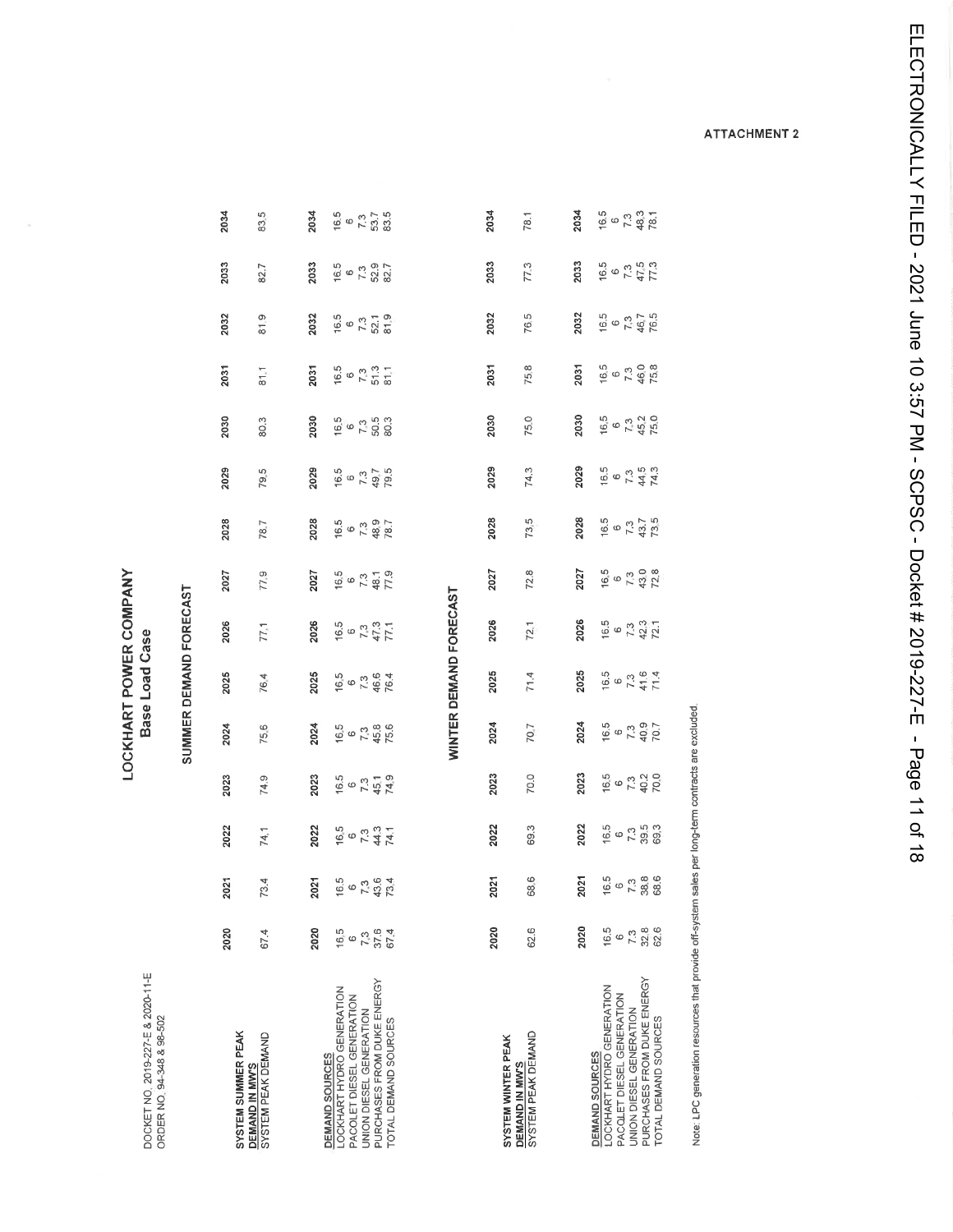DOCKET NO. 2019-227-E & 2020-11-E<br>ORDER NO. 94-348 & 98-502

 $\bar{\alpha}$ 

### LOCKHART POWER COMPANY<br>High Load Case

### SUMMER DEMAND FORECAST

| <b>SYSTEM SUMMER PEAK</b>                  | 2020                | 2021                                 | 2022                                    | 2023                               | 2024 | 2025                         | 2026                               | 2027                              | 2028                                | 2029                                 | 2030                                | 2031                               | 2032                                  | 2033                                    | 2034                         |
|--------------------------------------------|---------------------|--------------------------------------|-----------------------------------------|------------------------------------|------|------------------------------|------------------------------------|-----------------------------------|-------------------------------------|--------------------------------------|-------------------------------------|------------------------------------|---------------------------------------|-----------------------------------------|------------------------------|
| SYSTEM PEAK DEMAND<br><b>DEMAND IN MWS</b> | 67.4                | 73.4                                 | 77,1                                    | 80.9                               | 85.0 | 89,2                         | 93.7                               | 98.4                              | 103.3                               | 108.4                                | 113.9                               | 119.6                              | 125,5                                 | 131.8                                   | 138.4                        |
|                                            | 2020                | 2021                                 | 2022                                    | 2023                               | 2024 | 2025                         | 2026                               | 2027                              | 2028                                | 2029                                 | 2030                                | 2031                               | 2032                                  | 2033                                    |                              |
| OCKHART HYDRO GENERATION<br>DEMAND SOURCES | 16.5                | $16.5$<br>$6.3$<br>$7.3.4$<br>$73.4$ | $16.5$<br>$6$ $7.3$<br>$47.3$<br>$77.1$ | $16.5$<br>$6.73$<br>$5.3$<br>$5.3$ |      |                              | $16.5$<br>$6.7$<br>$7.3$<br>$93.7$ |                                   | $16.5$<br>$6.7$<br>$7,5$<br>$103.3$ | $16.5$<br>$7.3$<br>$78.6$<br>$108.4$ |                                     |                                    |                                       |                                         | 2034<br>1950<br>1950<br>1954 |
| <b>ACOLET DIESEL GENERATION</b>            | G                   |                                      |                                         |                                    |      |                              |                                    |                                   |                                     |                                      |                                     |                                    |                                       |                                         |                              |
| <b>JNION DIESEL GENERATION</b>             | 7.3<br>37.6<br>67.4 |                                      |                                         |                                    |      | $16.5$<br>$7.3$ 59.2<br>59.3 |                                    | $16.5$<br>$6.3$<br>$6.3$<br>$6.4$ |                                     |                                      | $16.5$<br>$6.73$<br>$7.3$<br>$13.9$ | $16.5$<br>$7.3$<br>$7.3$<br>$19.6$ | $16.5$<br>$6$ 7.3<br>$7,7$<br>$125.5$ | $16.5$<br>$-7.3$<br>$-102.0$<br>$-13.3$ |                              |
| URCHASES FROM DUKE ENERGY                  |                     |                                      |                                         |                                    |      |                              |                                    |                                   |                                     |                                      |                                     |                                    |                                       |                                         |                              |
| OTAL DEMAND SOURCES                        |                     |                                      |                                         |                                    |      |                              |                                    |                                   |                                     |                                      |                                     |                                    |                                       |                                         |                              |
|                                            |                     |                                      |                                         |                                    |      |                              |                                    |                                   |                                     |                                      |                                     |                                    |                                       |                                         |                              |
|                                            |                     |                                      |                                         |                                    |      |                              |                                    |                                   |                                     |                                      |                                     |                                    |                                       |                                         |                              |

### WINTER DEMAND FORECAST

| <b>SYSTEM WINTER PEAK</b>                        | 2020 | <b>2021</b>                         | 2022                              | 2023                                       | 2024                        | 2025                                           | 2026                                  | 2027                          | 2028                              | 2029                                 | 2030                                 | 2031                                  | 2032                                | 2033                                 | 2034                                   |
|--------------------------------------------------|------|-------------------------------------|-----------------------------------|--------------------------------------------|-----------------------------|------------------------------------------------|---------------------------------------|-------------------------------|-----------------------------------|--------------------------------------|--------------------------------------|---------------------------------------|-------------------------------------|--------------------------------------|----------------------------------------|
| <b>SYTEM PEAK DEMAND</b><br><b>DEMAND IN MWS</b> | 62.6 | 68.6                                | 72.0                              | 75.6                                       | 79.4                        | 83.4                                           | 87.6                                  | 91.9                          | 96.5                              | 101.4                                | 106.4                                | 111.7                                 | 117.3                               | 123.2                                | 129.4                                  |
|                                                  | 2020 | 2021                                | 2022                              | 2023                                       | 2024                        | 2025                                           | 2026                                  | 2027                          | 2028                              | 2029                                 | 2030                                 | 2031                                  | 2032                                | 2033                                 | 2034                                   |
| <b>DEMAND SOURCES</b>                            |      |                                     |                                   |                                            |                             |                                                |                                       |                               |                                   |                                      |                                      |                                       |                                     |                                      |                                        |
| <b>DCKHART HYDRO GENERATION</b>                  | 16.5 |                                     |                                   |                                            |                             |                                                |                                       |                               |                                   |                                      |                                      |                                       |                                     |                                      |                                        |
| <b>ACOLET DIESEL GENERATION</b>                  | 6    |                                     |                                   |                                            |                             |                                                |                                       |                               |                                   |                                      |                                      |                                       |                                     |                                      |                                        |
| <b>INION DIESEL GENERATION</b>                   | 73   |                                     |                                   |                                            |                             |                                                |                                       |                               |                                   |                                      |                                      |                                       |                                     |                                      |                                        |
| <b>PURCHASES FROM DUKE ENERGY</b>                | 32.8 | $6.5$<br>$0.2$<br>$0.38.8$<br>$0.8$ | 16.5<br>0 7.3<br>2 2 2 0<br>7 2 0 | $16.5$<br>$6$<br>$7,3$<br>$75.6$<br>$75.6$ | $16.5$<br>$-7.364$<br>$794$ | $16.5$<br>$-7.3$<br>$-3.3$<br>$-3.3$<br>$-3.4$ | $16.5$<br>$6$ 7.3<br>$57.8$<br>$57.8$ | 16.5<br>$673$<br>07.1<br>07.9 | $16.5$<br>$7.3$<br>$6.7$<br>$5.5$ | $16.5$<br>$7.3$<br>$71.6$<br>$101.4$ | $16.5$<br>$7.3$<br>$76.6$<br>$106.4$ | $16.5$<br>$-7.3$<br>$-3.1$<br>$-11.7$ | $16.5$<br>$7.3$<br>$17.3$<br>$17.3$ | 16.5<br> -<br>  7.3, 22.2<br>  123.2 | $16.5$<br>$6$ 7.3<br>$99.6$<br>$129.4$ |
| OTAL DEMAND SOURCES                              | 62.6 |                                     |                                   |                                            |                             |                                                |                                       |                               |                                   |                                      |                                      |                                       |                                     |                                      |                                        |

Note: LPC generation resources that provide off-system sales per long-term contracts are excluded.

**ATTACHMENT 2**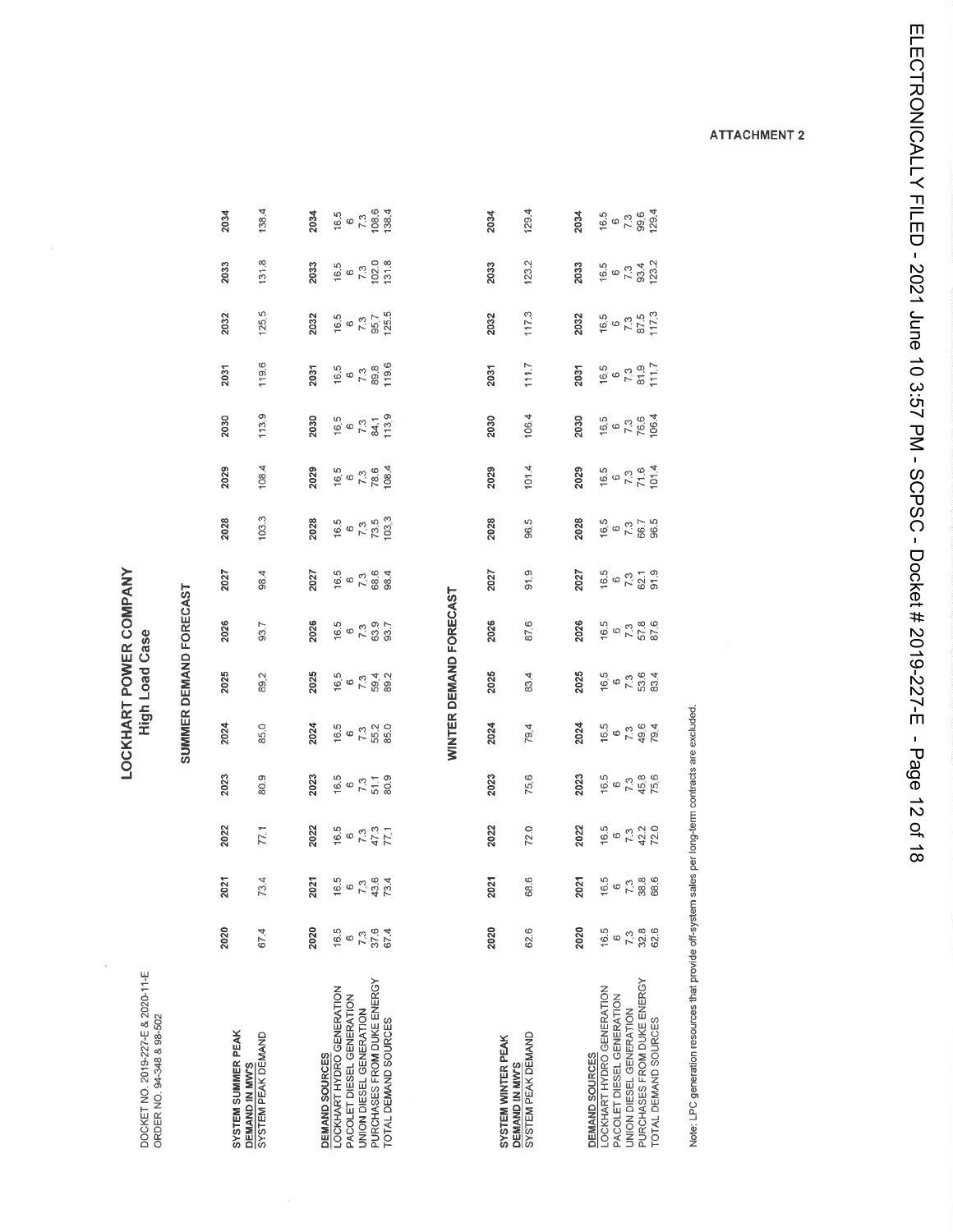2033  $16.5$ <br>  $-7.3$ <br>  $-37.6$ <br>  $-6.4$ 2033  $72.2$ 2033  $16.5$ <br>  $6$ <br>  $7.3$ <br>  $42.4$ <br>  $72.2$ 67.4 2033  $16.5$ <br>  $7.3$ <br>  $57.6$ <br>  $60$ <br>  $40$ 2032 2032 2032  $72.2$ 2032  $16.5$ <br>  $6$ <br>  $7.3$ <br>  $42.2$ <br>  $72.2$ 67.4  $16.5$ <br>  $6.73$ <br>  $576$ <br>  $674$ 2031  $16.5$ <br> $6$   $7.3$ <br> $42.2$ <br> $72.2$ 2031  $72.2$ 2031 67.4 2031  $\frac{65}{6}$ <br>  $\frac{73}{37.6}$ <br>
67.4 2030 2030 2030 72.2  $16.5$ <br> $7.3$ <br> $72.2$ <br> $72.2$  $67.4$ 2030 2029 2029  $16.5$ <br>  $7.3$ <br>  $42.4$ <br>  $72.2$  $72.2$ 2029 67.4 2029  $16.5$ <br>  $6.73$ <br>  $57.6$ <br>  $67.4$ 2028  $16.5$ <br>  $6.73$ <br>  $6.73$ <br>  $67.4$ 2028 2028  $16.5$ <br>  $6$  7.3<br>  $72.2$ <br>  $72.2$ 67.4 2028  $72.2$ LOCKHART POWER COMPANY 2027  $67.3$ <br> $7.3$ <br> $67.4$  $16.5$ <br>  $6$  7.3<br>  $42.4$ <br>  $72.2$ 2027  $72.2$ 2027 67.4 2027 16.5 SUMMER DEMAND FORECAST WINTER DEMAND FORECAST  $16.5$ <br>  $6.73$ <br>  $67.4$ <br>  $67.4$ 2026 2026 2026  $16.5$ <br>  $6$ <br>  $7.3$ <br>  $42.2$ <br>  $72.2$ 2026  $72.2$ 67.4 Light Load Case  $16.5$ <br> $6.73$ <br> $57.6$ <br> $67.4$ 2025 2025 2025  $16.5$ <br>  $7.3$ <br>  $42.4$ <br>  $72.2$ 2025 72.2 67.4  $67.3$ <br> $7.3$ <br> $67.4$ 16.5<br>  $67.3$ <br>  $42.4$ <br>  $72.2$ 16.5 2024 72.2 2024 2024 67.4 2024  $7.3$ <br> $37.6$ <br> $67.4$ 2023 2023 2023  $673472$ 67.4 16.5 2023 72.2  $16,5$  $\pmb{\omega}$ 2022 2022 2022 37,6<br>67,4  $16.5$ <br>  $6$   $7.3$ <br>  $42.2$ 16.5  $72.2$ 2022 67.4  $7.3\,$  $\circ$ 67.4 16.5 37.6<br>67.4 2021  $6734724$ 2021 2021  $72.2$ 2021 16.5  $\frac{6}{7}$ 2020  $16.5$ <br>  $6.73$ <br>  $6.73$ <br>  $6.74$ 2020 2020  $16.5$ <br> $-7.38$ <br> $-3.8$ <br> $-6.5$ 67.4 62.6 2020 DOCKET NO. 2019-227-E & 2020-11-E<br>ORDER NO. 94-348 & 98-502 PURCHASES FROM DUKE ENERGY PURCHASES FROM DUKE ENERGY<br>TOTAL DEMAND SOURCES LOCKHART HYDRO GENERATION<br>PACOLET DIESEL GENERATION **DEMAND SOURCES<br>LOCKHART HYDRO GENERATION** PACOLET DIESEL GENERATION UNION DIESEL GENERATION UNION DIESEL GENERATION TOTAL DEMAND SOURCES SYSTEM SUMMER PEAK **DEMAND IN MW'S<br>SYSTEM PEAK DEMAND** DEMAND IN MW'S<br>SYSTEM PEAK DEMAND SYSTEM WINTER PEAK **DEMAND SOURCES** 

2034

 $72.2$ 

 $16.5$ <br>  $0.3$ <br>  $7.3$ <br>  $42.2$ <br>  $72.2$ 

2034

Note: LPC generation resources that provide off-system sales per long-term contracts are excluded

**ATTACHMENT 2** 

i.

 $\frac{6.5}{6}$ <br>  $\frac{6}{7}$ , 3<br>  $\frac{3}{7}$ , 6<br>  $\frac{4}{7}$ 

2034

2034

67.4

ELECTRONICALLY FILED - 2021 June 10 3:57 PM - SCPSC - Docket # 2019-227-E - Page 13 of 18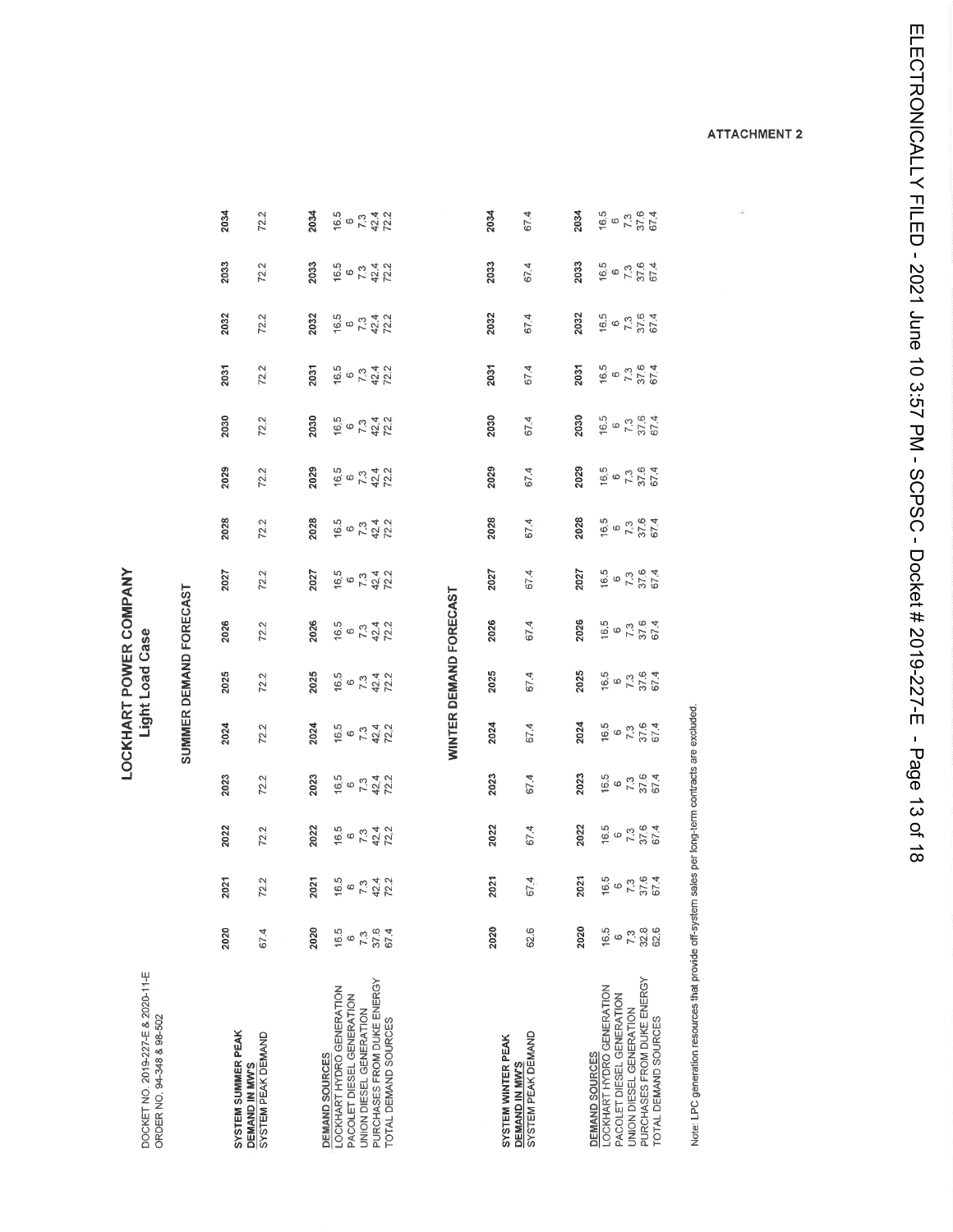Docket NO 2019-227-E & 2020-11-E<br>Order NO 34-348 & 98-502

### LOCKHART POWER COMPANY **Base Load Case**

# SUPPLY AND SALES FORECAST (MWH)

|                                                                   | 2020           | $\overline{a}$<br>Ñ                        | 2022               | 2023               | 2024               | 2025               | 2026               | 2027               | 2028               | 2029              | 2030               | 2031               | 2032           | 2033           | 2034              |
|-------------------------------------------------------------------|----------------|--------------------------------------------|--------------------|--------------------|--------------------|--------------------|--------------------|--------------------|--------------------|-------------------|--------------------|--------------------|----------------|----------------|-------------------|
| System Requirements<br><b><i>Metered Sales</i></b><br>Company Use | 339,277<br>852 | 370,813<br>852<br>20,947<br>392,612<br>370 | 374,521<br>852     | 378,266<br>852     | 382,049<br>852     | 385,869<br>852     | 389,728<br>852     | 393,625<br>852     | 397,562<br>852     | 401,537<br>852    | 405,553<br>852     | 409,608<br>852     | 852<br>413,704 | 417,841<br>852 | 422,020<br>852    |
| Losses                                                            | 19,165         |                                            | 20,947             | 20,947             | 20,947             | 20,947             | 20,947<br>411,528  | 20,947             | 20,947             |                   |                    | 20,947             | 20,947         | 20,947         |                   |
| Required System Input                                             | 359,294        | 392                                        | 396,320            | 100,066            | 403,848            | 407,669            |                    | 415,425            | 419,361            | 20,947<br>423,337 | 20,947<br>427,352  | 431,408            | 435,504        | 439,641        | 20,947<br>443,819 |
|                                                                   |                |                                            |                    |                    |                    |                    |                    |                    |                    |                   |                    |                    |                |                |                   |
|                                                                   | 2020           | 021<br>ς                                   | 2022               | 2023               | 2024               | 2025               | 2026               | 2027               | 2028               | 2029              | 2030               | 2031               | 2032           | 2033           | 2034              |
| supply Sources                                                    |                |                                            |                    |                    |                    |                    |                    |                    |                    |                   |                    |                    |                |                |                   |
| ockhart Hydro Generation                                          | 76,121         | 76.                                        |                    |                    |                    |                    |                    |                    |                    |                   |                    |                    |                |                | 76,121            |
| Pacolet Diesel Generation                                         | 23             | 127                                        | 76,121<br>23<br>32 | 76,121<br>23<br>32 | 76,121<br>23<br>32 | 76,121<br>23<br>32 | 76,121<br>23<br>32 | 76,121<br>23<br>32 | 76,127<br>23<br>32 | 76,121<br>23      | 76,121<br>23<br>32 | 76,121<br>23<br>32 | 76,121<br>23   | 76,121<br>23   |                   |
| <b>Jnion Diesel Generation</b>                                    |                | $\frac{2}{3}$                              |                    |                    |                    |                    |                    |                    |                    | $\frac{32}{3}$    |                    |                    | $\frac{2}{3}$  | $\frac{2}{3}$  | 23<br>32          |
| Purchases from Duke                                               | 283,118        | 316,436                                    | 320,144            | 323,890            | 327,672            | 331,493            | 335,352            | 339,249            | 343,185            | 347,161           | 351,176            | 355,232            | 359,328        | 363,465        | 367,643           |
| Total Supply                                                      | 359,294        | 612<br>392,                                | 396,320            | 400,066            | 403,848            | 407,669            | 411,528            | 415,425            | 419,361            | 423,337           | 427,352            | 431,408            | 435,504        | 439,641        | 443,819           |

Note: Under the current Duke Energy PPA, the Pacolet and Union Diesel Generation stations are only operated in emergency situations.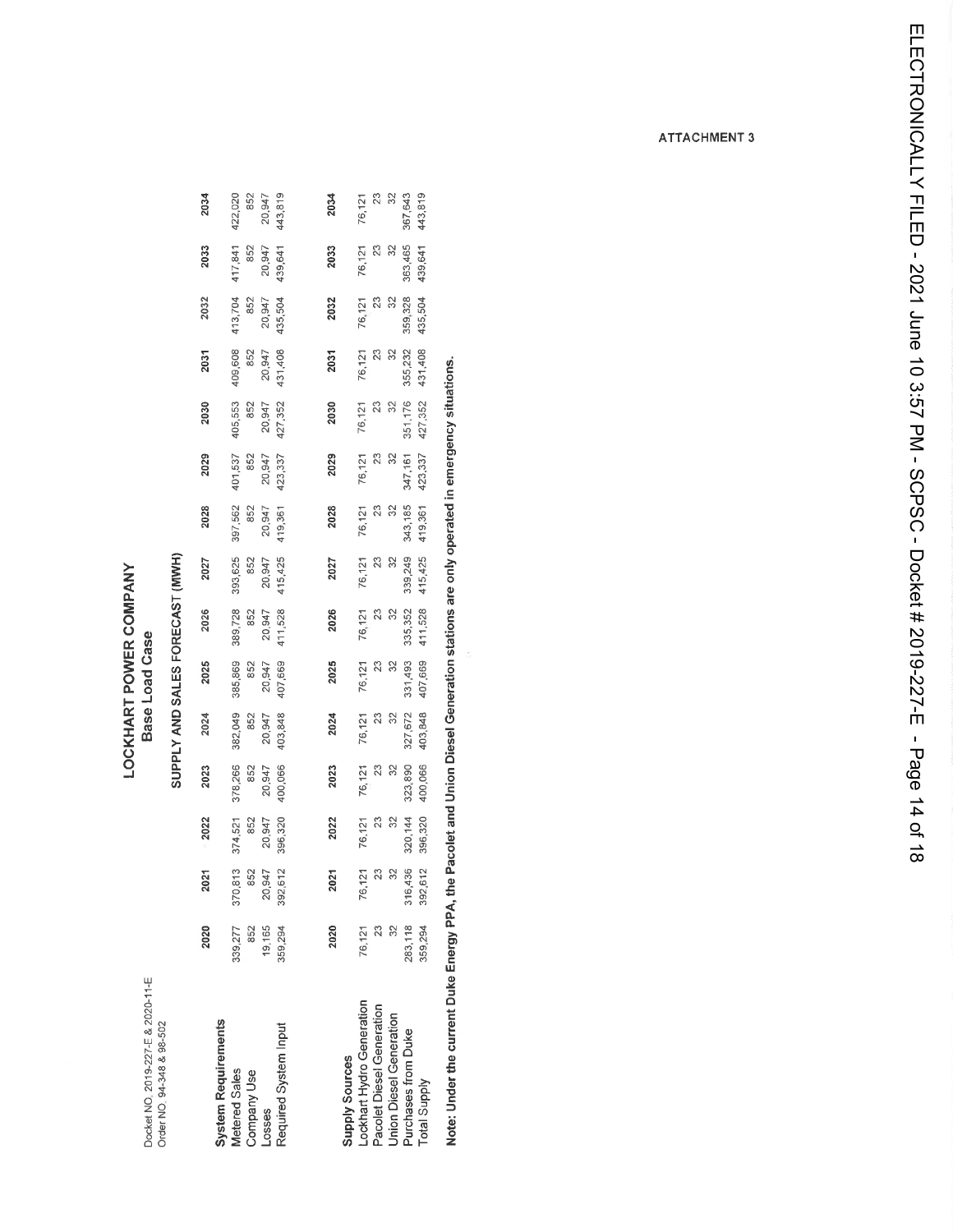Docket NO. 2019-227-E & 2020-11-E<br>Order NO. 94-348 & 98-502

### LOCKHART POWER COMPANY **High Load Case**

# SUPPLY AND SALES FORECAST (MWH)

|                                | 2020    | 2021                                | 2022                                | 2023                     | 2024                     | 2025                                | 2026                     | 2027                     | 2028                     | 2029                     | 2030               | 2031                                | 2032               | 2033                     | 2034               |
|--------------------------------|---------|-------------------------------------|-------------------------------------|--------------------------|--------------------------|-------------------------------------|--------------------------|--------------------------|--------------------------|--------------------------|--------------------|-------------------------------------|--------------------|--------------------------|--------------------|
| <b>System Requirements</b>     |         |                                     |                                     |                          |                          |                                     |                          |                          |                          |                          |                    |                                     |                    |                          |                    |
| Metered Sales                  | 339,277 |                                     |                                     |                          |                          |                                     |                          |                          |                          |                          | 575,253<br>852     |                                     | 634,216            | 665,927                  | 699,223            |
| Company Use                    | 852     |                                     |                                     | 408,821<br>852<br>23,094 |                          |                                     |                          |                          | 521,771<br>852<br>29,475 |                          |                    |                                     | 852                |                          | 852<br>39,499      |
| Losses                         | 19,165  |                                     |                                     |                          | 429,262<br>852<br>24,249 | 450,726<br>852<br>25,462<br>477,039 | 473,262<br>852<br>26,735 | 496,925<br>852<br>28,071 |                          | 547,860<br>852<br>30,949 | 32,496             | 604,015<br>852<br>34,121<br>638,988 | 35,827             | 852<br>37,618<br>704,397 |                    |
| Required System Input          | 359,294 | 370,813<br>852<br>20,947<br>392,612 | 389,354<br>852<br>21,995<br>412,200 | 132,768                  | 454,364                  |                                     | 500,849                  | 525,848                  | 552,098                  | 579,660                  | 608,601            |                                     | 670,895            |                          | 739,575            |
|                                |         |                                     |                                     |                          |                          |                                     |                          |                          |                          |                          |                    |                                     |                    |                          |                    |
|                                | 2020    | $\overline{21}$<br>ন                | 2022                                | 2023                     | 2024                     | 2025                                | 2026                     | 2027                     | 2028                     | 2029                     | 2030               | 2031                                | 2032               | 2033                     | 2034               |
| <b>Supply Sources</b>          |         |                                     |                                     |                          |                          |                                     |                          |                          |                          |                          |                    |                                     |                    |                          |                    |
| ockhart Hydro Generation       | 76,121  |                                     |                                     |                          |                          |                                     |                          |                          |                          |                          |                    |                                     |                    |                          |                    |
| Pacolet Diesel Generation      | 23      | 76,121<br>23<br>32                  | 76, 121<br>23<br>32                 | 76,121<br>23<br>32       | 76,121<br>23<br>32       | 76,121<br>23<br>32                  | 76,121<br>23<br>32       | $\frac{76,121}{23}$      | 76,121<br>23<br>32       | 76,121<br>23<br>32       | 76,121<br>23<br>32 | 76,121<br>23<br>76                  | 76,121<br>23<br>32 | 76,121<br>23<br>32       | 76,121<br>23<br>32 |
| <b>Union Diesel Generation</b> |         |                                     |                                     |                          |                          |                                     |                          |                          |                          |                          |                    |                                     |                    |                          |                    |
| Purchases from Duke            | 283,118 | 316,436                             | 336,024                             | 356,592                  | 378,188                  | 400,863                             | 424,673                  | 449,672                  | 475,922                  | 503,484                  | 532,425            | 562,812                             | 594,719            | 628,221                  | 663,399            |
| <b>Total Supply</b>            | 359,294 | 392,612                             | 412,200                             | 432,768                  | 454,364                  | 477,039                             | 500,849                  | 525,848                  | 552,098                  | 579,660                  | 608,601            | 638,988                             | 670,895            | 704,397                  | 739,575            |
|                                |         |                                     |                                     |                          |                          |                                     |                          |                          |                          |                          |                    |                                     |                    |                          |                    |

Note: Under the current Duke Energy PPA, the Pacolet and Union Diesel Generation stations are only operated in emergency situations.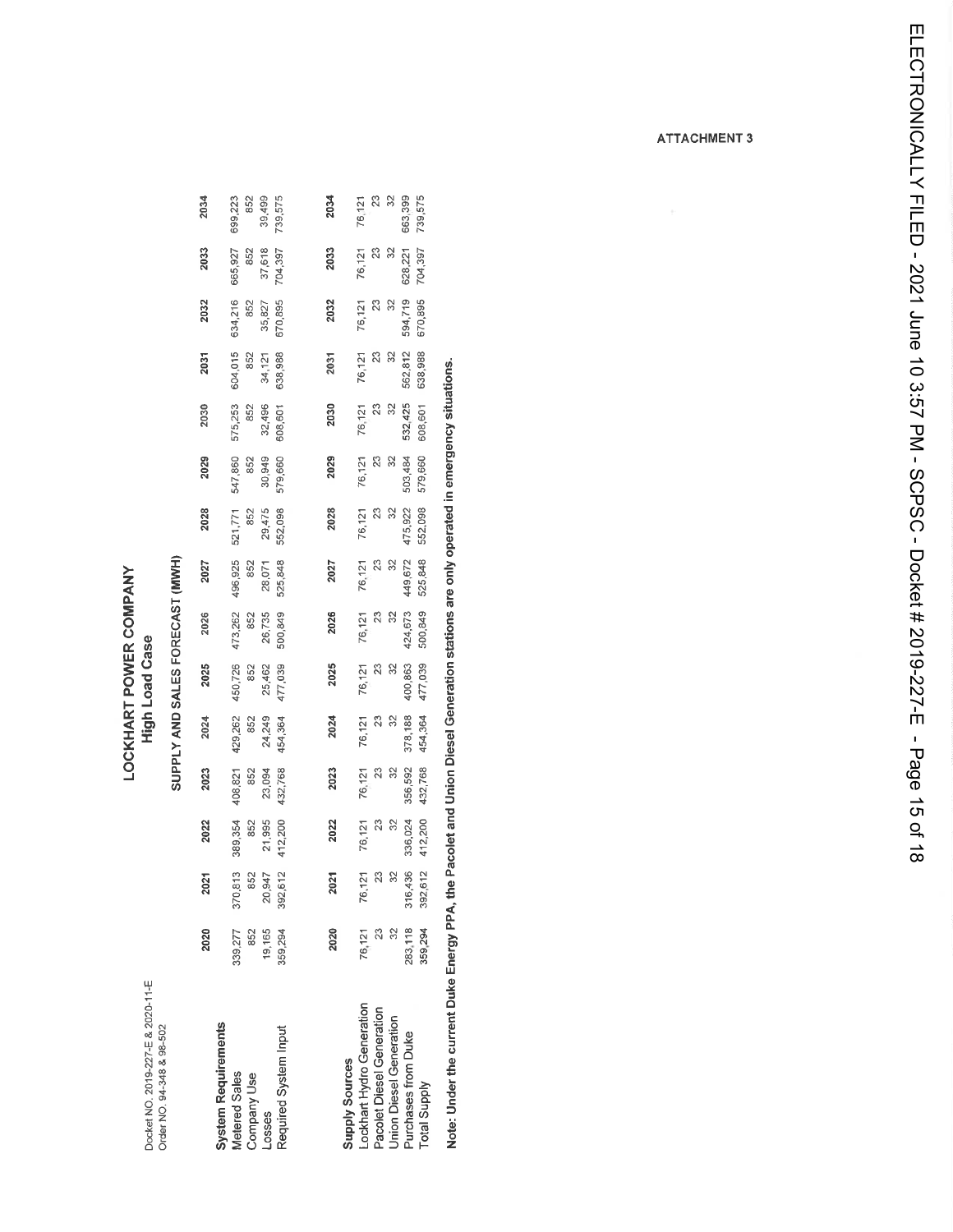Docket NO. 2019-227-E & 2020-11-E<br>Order NO. 94-348 & 98-502

### **LOCKHART POWER COMPANY** Light Load Case

# SUPPLY AND SALES FORECAST (MWH)

|                                                            | 2020           | 21<br>ন         | 2022            | 2023           | 2024           | 2025                       | 2026           | 2027           | 2028           | 2029                       | 2030           | 2031                       | 2032           | 2033           | 2034           |
|------------------------------------------------------------|----------------|-----------------|-----------------|----------------|----------------|----------------------------|----------------|----------------|----------------|----------------------------|----------------|----------------------------|----------------|----------------|----------------|
| System Requirements<br><b>Metered Sales</b><br>Company Use | 339,277<br>852 | 364,506<br>852  | 364,506<br>852  | 364,506<br>852 | 364,506<br>852 | 364,506<br>852             | 364,506<br>852 | 364,506<br>852 | 364,506<br>852 | 364,506<br>852             | 364,506<br>852 | 364,506<br>852             | 364,506<br>852 | 364,506<br>852 | 364,506<br>852 |
| .osses                                                     | 19,165         | 20,583          | 20,583          | 20,583         | 20,583         | 20,583                     | 20,583         | 20,583         | 20,583         | 20,583                     | 20,583         | 20,583                     | 20,583         | 20,583         | 20,583         |
| Required System Input                                      | 359,294        | 385,941         | 385,941         | 385,941        | 385,941        | 385,941                    | 385,94         | 385,941        | 385,941        | 385,941                    | 385,941        | 385,941                    | 385,941        | 385,941        | 385,941        |
|                                                            |                |                 |                 |                |                |                            |                |                |                |                            |                |                            |                |                |                |
|                                                            | 2020           | 21<br>ิจ        | 2022            | 2023           | 2024           | 2025                       | 2026           | 2027           | 2028           | 2029                       | 2030           | 2031                       | 2032           | 2033           | 2034           |
| supply Sources                                             |                |                 |                 |                |                |                            |                |                |                |                            |                |                            |                |                |                |
| ockhart Hydro Generation                                   | 76,121         | 76,121          | 76,121          | 76,121         | 76,121         | 76,121                     | 76,121         | 76,121         | 76,121         | 76,121                     | 76,121         | 76,121                     | 76,121         | 76,121         | 76,121         |
| Pacolet Diesel Generation                                  | 23             | $\overline{23}$ | $\overline{23}$ | 23             | $\approx$      | $\boldsymbol{\mathcal{Z}}$ | $\frac{23}{2}$ | 23             | $\frac{23}{2}$ | $\boldsymbol{\mathcal{Z}}$ | $\mathbb{Z}^3$ | $\boldsymbol{\mathcal{Z}}$ | 23             | $\mathbb{S}^2$ | $\frac{3}{2}$  |
| <b>Jnion Diesel Generation</b>                             |                | 32              | 32              | ೫              | ೫              | ೫                          | 32             | S              | 32             | 32                         | 3              | $\frac{2}{3}$              | 32             | 32             | 32             |
| urchases from Duke                                         | 283,118        | 309,765         | 309,765         | 309,765        | 309,765        | 309,765                    | 309,765        | 309,765        | 309,765        | 309,765                    | 309,765        | 309,765                    | 309,765        | 309,765        | 309,765        |
| <b>Total Supply</b>                                        | 359,294        | 385,941         | 385,941         | 385,941        | 385,941        | 385,941                    | 385,941        | 385,941        | 385,941        | 385,941                    | 385,941        | 385,941                    | 385,941        | 385,941        | 385,941        |

Note: Under the current Duke Energy PPA, the Pacolet and Union Diesel Generation stations are only operated in emergency situations.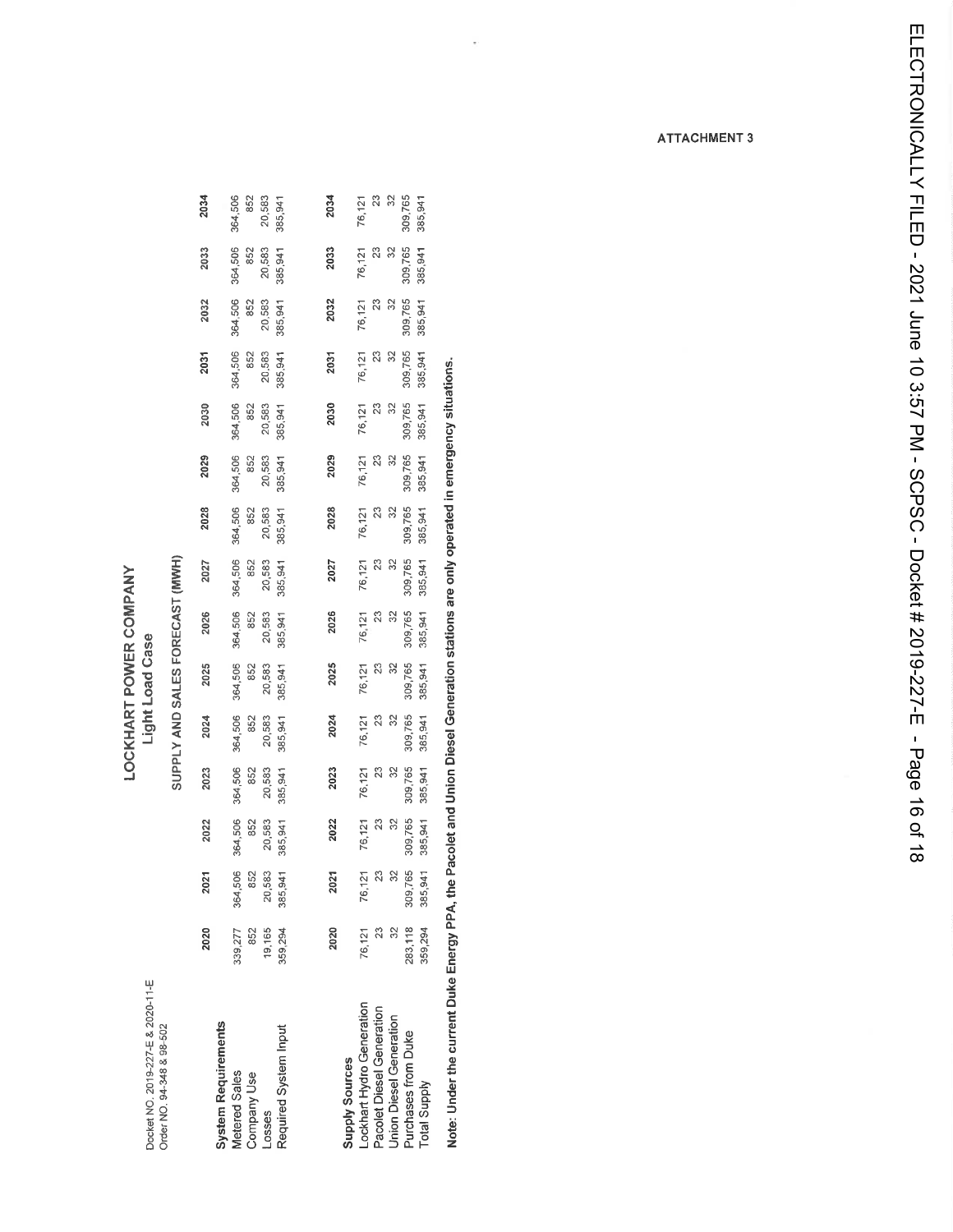

# ENERGY SOURCES IN PERCENT OF MWH'S INPUT LOCKHART POWER COMPANY

ELECTRONICALLY FILED - 2021 June 10 3:57 PM - SCPSC - Docket # 2019-227-E - Page 17 of 18

**ATTACHMENT 4**